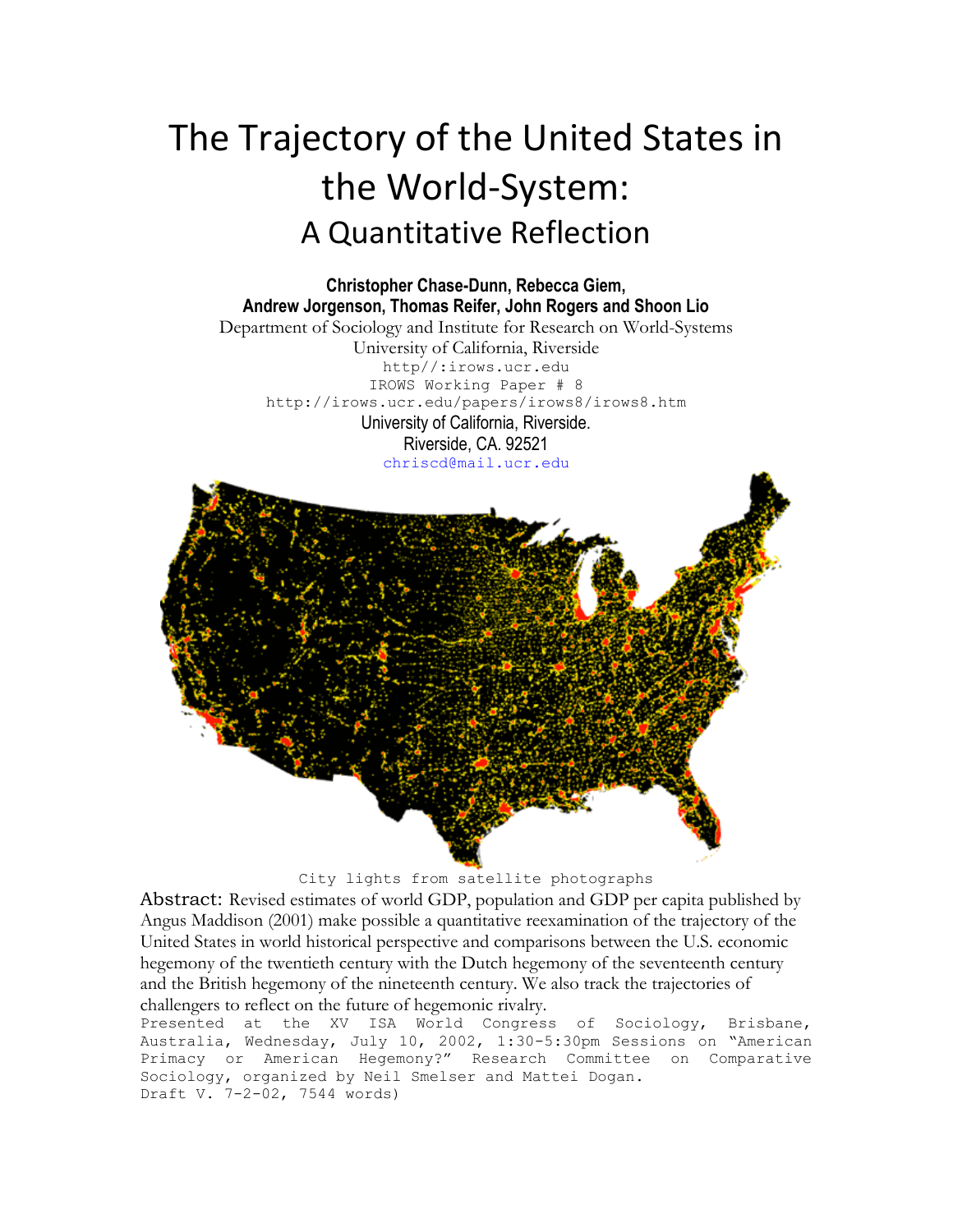A revised version was published in *Sociological Perspectives* 48,2: 233-254. 2005.

#### The Evolution of Rise and Fall

Concerns about empire, hegemony and the distributions of power and wealth among the peoples of the world are both *au courant* and deeply historical. An institutionalized global culture of human rights and equality shines an embarrassing floodlight on the objective rise of within-nation and global inequalities generated by corporate capitalist globalization. This is producing a renewed reaction against the wave of marketization and commodification of human social relations that is likely to be similar in some respects to the globalization backlash that occurred during the late nineteenth and early twentieth centuries. This Polanyian (Polanyi 2001) "double-movement" of commodification and the reassertion of political regulation over market forces is an old phenomenon that reinvents itself in unique ways every time it comes around, depending on the exact nature of the problems that need to be solved and the actions of the agents who mobilize to solve them. An important component of this elaborate dance is the recurrent phenomenon of "rise and fall," the centralization and decentralization of political/military and economic power that is a characteristic of all hierarchical world-systems.

Complex interchiefdom systems experienced a cycle in which a single paramount chiefdom became hegemonic within a system of competing polities (Anderson 1994; Chase-Dunn and Hall 1997: Chapter 5). Once states emerged within a region they went through an analogous cycle of rise and fall in which a single state became hegemonic and then declined. Eventually these systems of states (interstate systems), experienced the phenomenon of **semiperiperal marcher conquest** in which a new state from out on the edge of the circle of old states conquered all (or most) of the states in the old core region to form a "universal empire" (see Figure 1).

This pattern repeated itself for thousands of years, with occasional leaps in which a semiperipheral marcher state conquered larger regions than had ever before been subjected to a single power ( Akkad, Assyria, Achaemenid Persia, Alexandrian Hellenism, the Han Empire, Rome, the Islamic Caliphates, the Aztec and Inca Empires, the Manchu Dynasty in China).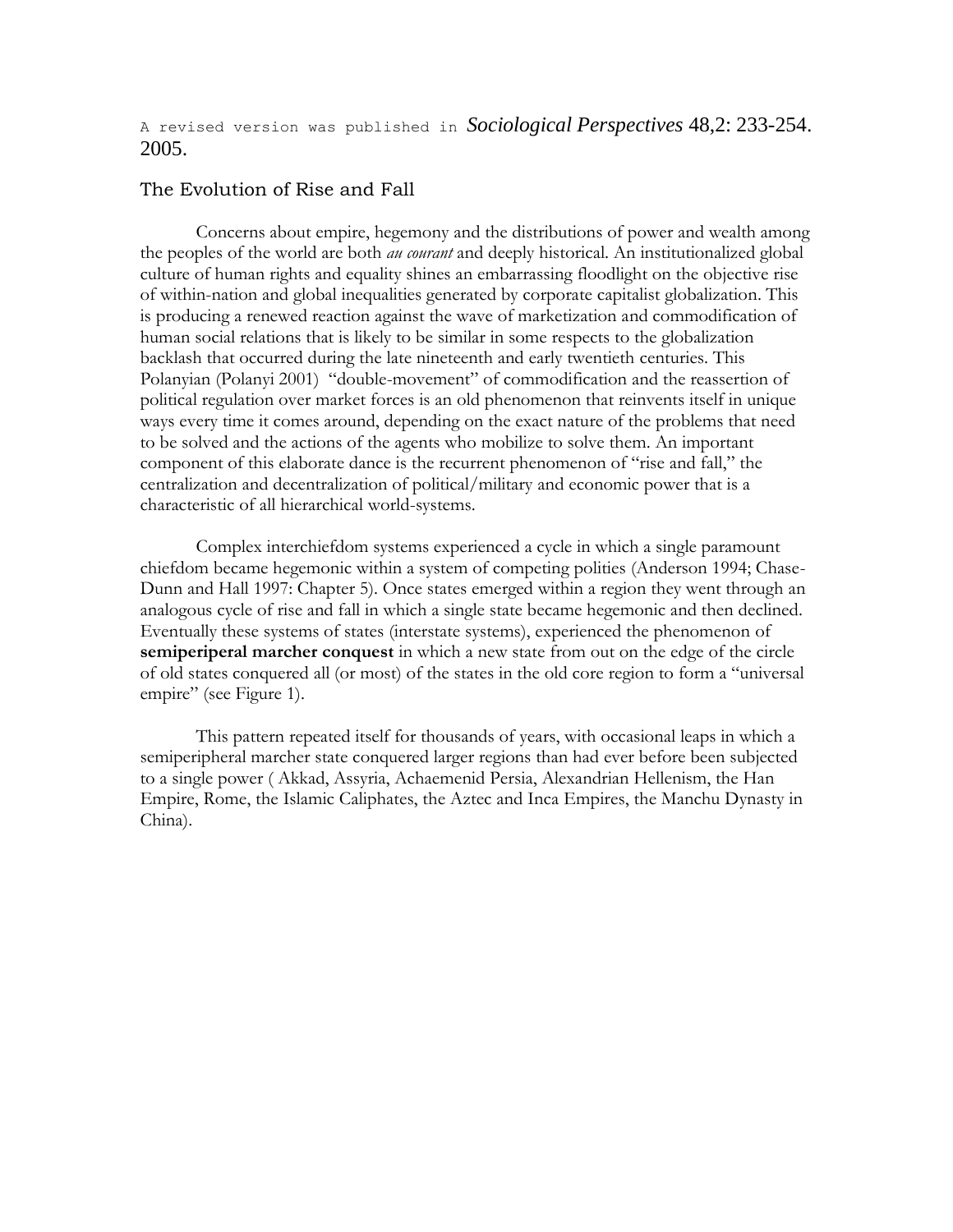

# **Figure 1: Core-Wide Empire vs. Hegemonic Core State**

With the rise of Europe and intensified capitalism a modification of this old pattern appeared. In the European interstate system the semiperipheral marcher states were outdone by a new breed of capitalist nation-states. These capitalist hegemons established primacy in the larger system without conquering adjacent core states, and so the core remained multicentric despite the continued rise and fall of hegemonic core powers. Imperialism was reorganized as colonial empires in which each core state had its own peripheral "backyard." The efforts by some core powers to conquer their neighbors were defeated by coalitions that sought to reproduce a multistate structure among core states. Thus the oscillation between "universal state" and "interstate system" came to end and was replace by the rise and fall of hegemonic core powers. The hegemonic sequence of the modern interstate system alternates between two structural situations as hegemonic core powers rise and fall: hegemony and hegemonic rivalry. This was a new form of the process of rise and fall (see Figure 2).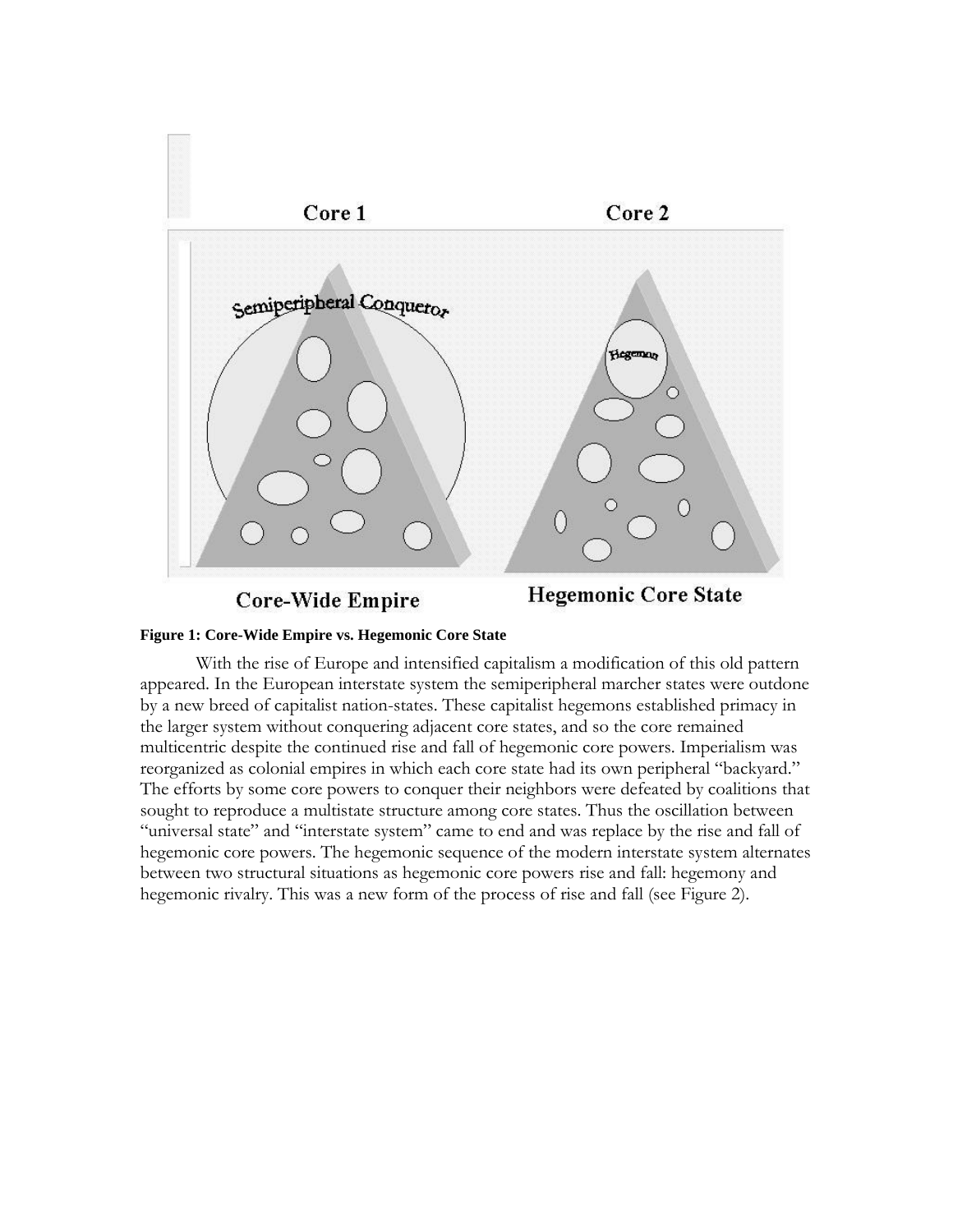

#### **Figure 2: Unicentric vs. Multicentric Core**

The Westphalian interstate system, in which the sovereignty of separate and competing states is institutionalized by the right of states to make war to protect their independence, has become a taken for granted institution in the modern world-system. Historians of international relations (e.g. Kennedy 1987) and theorists of international relations (e.g. Waltz 1979) have come to define this situation as a natural state of being. Authors with greater temporal depth (e.g. Wilkinson 1988, 1999) have argued that the peculiar resistance of the modern interstate system to the emergence of a universal state by means of conquest has been the result of an evolutionary learning process unique to modern Europe in which states realized that in order to protect their own sovereignty they should band together and engage in "general war" whenever a "rogue state" threatens to conquer another state.

A rather different explanation of the modern transition from the pattern of semiperipheral marcher state conquest to the rise and fall of hegemonic core powers points to the emergent predominance of capitalist accumulation in the European-centered interstate system. Once capitalism had become the predominant strategy for the accumulation of wealth and power it partially supplanted the geopolitical logic of institutionalized political coercion as a means to accumulation. Powerful capitalist core states emerged that could effectively prevent semiperipheral marcher states from conquering whole core regions to erect a "universal state." The first capitalist-nation state to successfully do this was the Dutch republic of the seventeenth century.

## New Quantitative Data on Economic Hegemony

Angus Maddison (2001) has published a revision and extension of his long-range estimates of populations, gross domestic products and levels of economic development of countries and world regions. His most recent endeavor presents quantitative snap-shots of economic and demographic change over the past 2000 years. In this paper we combine the more detailed estimates from Maddison's (1995) earlier publication with the more recent and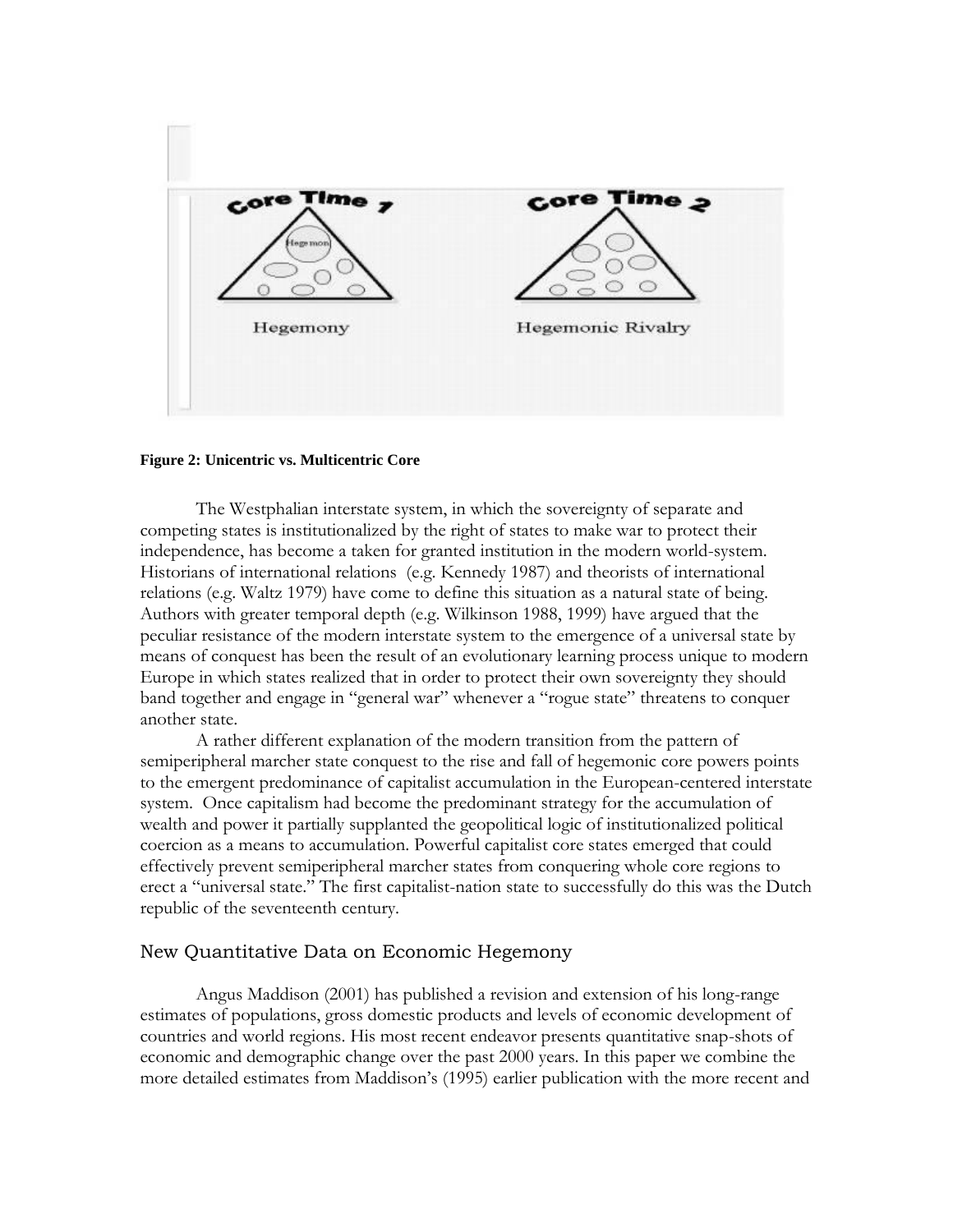revised estimates published in 2001 to paint a quantitative picture of the trajectories of economic hegemony in the modern world-system.

Maddison's estimates make it possible examine the relative sizes and levels of development of the national states and how these have changed over time. The necessary methodological operation for these economic estimates has been to transform statistical evidence from all over the world and from earlier centuries into a single comparable metric – 1990 "international dollars." Maddison (2001:171-175) carefully explains and justifies his use of PPP (purchasing power parity) estimates rather than currency exchange rates to convert country currency data into constant dollars. Purchasing power parity estimates convert GDP estimates denominated in country currencies into one another by estimating comparable purchasing power for consumer goods and the other elements that compose the Gross Domestic Product. Maddison has worked for years on efforts to produce comparable estimates for very different kinds of accounting systems (e.g. the Net Material Product of centrally planned economies) and for different kinds of economies (e.g. highly monetized vs. the partially monetized economies in the periphery of the world-system). Maddison applies all this experience to the most difficult task he has yet undertaken – the valuing of the economic activity of premodern world regions. These quantitative estimates shed important light on the various contentions of the social scientists and historians who have made comparisons of the modern hegemons.

## Theoretical Perspectives on Rise and Fall

There has been a vociferous debate over terminology that reflects underlying theoretical and disciplinary differences among those who have sought to compare power processes over recent centuries. As David Wilkinson has said, our concepts contain the bones of our disciplinary ancestors. Some historians and historical sociologists, while making the requisite comparisons between Dutch, British and U.S. histories, reject the idea that these histories should be considered instances of a single phenomenon(e.g. Mann 1993; O'Brien 2002). In other words, they stress the differences to the extent of trivializing the similarities, though the particular differences they stress are themselves different. Both Mann and O'Brien refuse to characterize the role of Britain during the *Pax Britannica* as hegemonic, especially as compared with the superpowerdom of the United States in the post-World War II period. Britain is seen as a fore-reacher leading the world in the ways of industrialization and democracy, but not as a controller or exploiter of other countries. The question of the relative size of the British economy in the larger world economy during the nineteenth century compared with relative size of the U.S. economy during the twentieth century is a matter that we shall investigate below.

Among those who are more willing to analyze structural similarities across different historical periods, the ways in which these similarities are defined vary greatly. Several dimensions are at play in these differences. One important distinction among theorists is between the functionalists (who see emergent global hierarchies as serving a need for global order,) and conflict theorists (who dwell more intently on the ways in which hierarchies serve the privileged, the powerful and the wealthy). The term "hegemony" usually corresponds with the conflict approach, while the functionalists tend to employ the idea of "leadership," though several analysts occasionally use both of these terms (e.g. Arrighi and Silver 1999). Another difference is between those who stress the importance of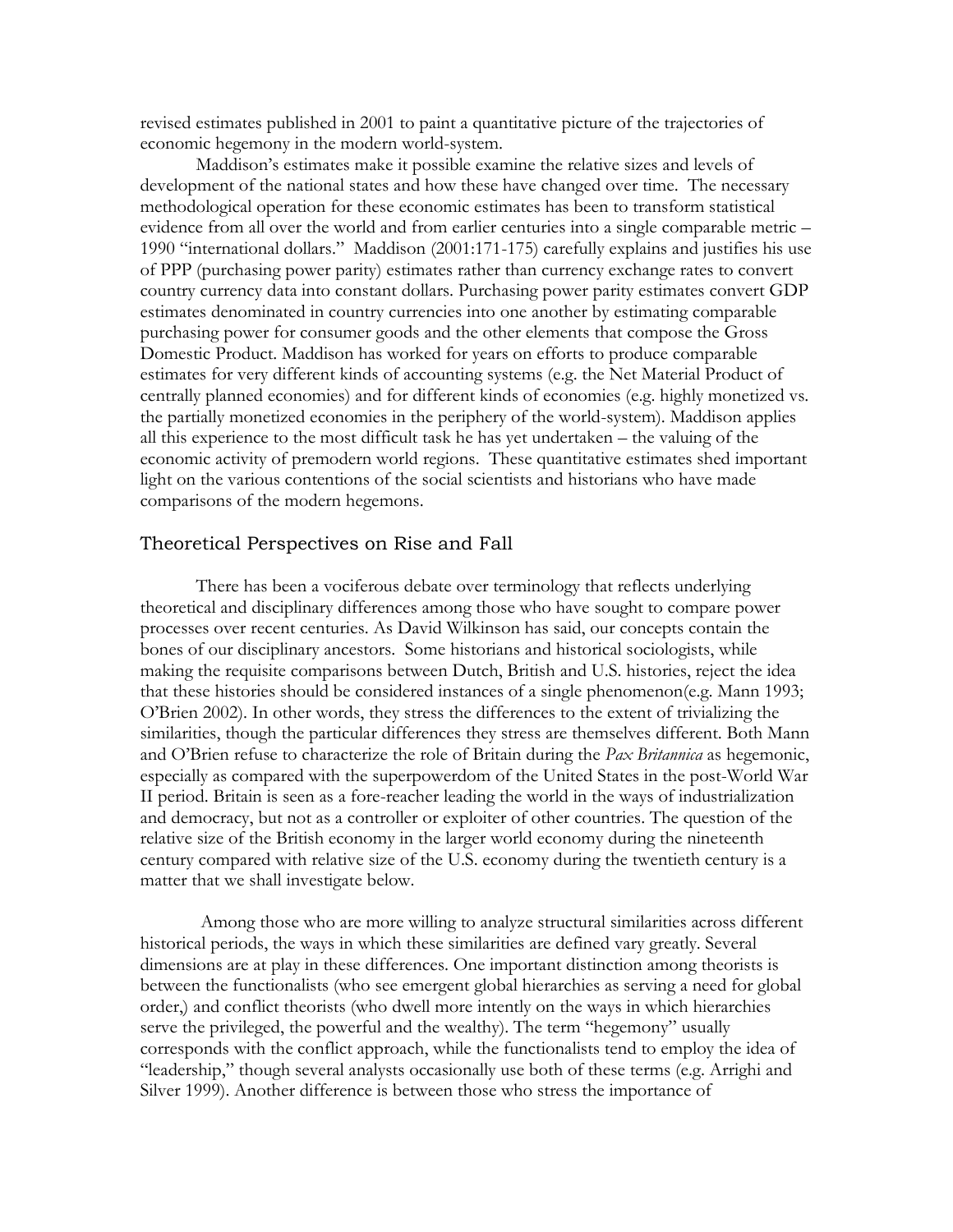political/military power vs. what we shall call "economic power." This issue is confused by disciplinary traditions (e.g. differences between economics, political science and sociology). Most economists entirely reject the notion of economic power, assuming that market exchanges occur among equals. Most political scientists and sociologists would agree that economic power has become more important than it formerly was. Some of the literature on recent globalization goes so far as to argue that states and military organizations have been completely subsumed by the power of transnational corporations and global market dynamics (e.g. **xxxxx**).

Rather than reviewing the entire social science corpus of theories, we will describe four contrasting and overlapping approaches in some detail – those of Wallerstein (1984, 2002), Modelski and Thompson (1994); Arrighi (1994) and Rennstich (2001, 2002). Wallerstein defines hegemony as comparative advantages in profitable types of production. This economic advantage is what serves as the basis of the hegemon's political and cultural influence and military power. Hegemonic production is the most profitable kind of core production, and hegemony is just the top end of the global hierarchy that constitutes the modern core/periphery division of labor. Hegemonies are unstable and tend to devolve into hegemonic rivalry.

Wallerstein sees a Dutch seventeenth century hegemony, a British hegemony in the nineteenth century and U.S. hegemony in the twentieth century. He perceives three stages within each hegemony. The first is based on success in the production of consumer goods; the second is a matter of success in the production of capital goods; and the third is rooted in success in financial services and foreign investment stemming from the institutionalized centrality of the hegemon in the larger world-system.

George Modelski and William R. Thompson (1994) are political scientists who never discuss capitalism and never use the term "hegemony." Their theoretical perspective contains a strong dose of Parsonsian structural functionalism as applied to international systems. The world needs order and so world powers rise to fill this need. They rise on the basis of economic comparative advantage in new lead industries that allow them to acquire the resources needed to win wars among the great powers and to mobilize coalitions that keep the peace. World wars are the arbiters that function as selection mechanisms for global leadership. But the comparative advantages of the leaders diffuse to competitors and new challengers emerge. Successful challengers are those that ally with the declining world leader against another challenger (e.g. the U.S. and Britain against Germany).

Modelski and Thompson (1994) measured the rise of certain key trades and industries, so-called "new lead industries," that are seen as important components of the rise of world powers. They also have measured the degree of concentration of naval power in the European interstate system since the fifteenth century (Modelski and Thompson 1988). Their "twin peaks" model posits that each "power cycle" includes two Kondratieff waves.<sup>1</sup> Their list of world powers begins with Portugal in the fifteenth century. Then they include the Dutch period of world leadership in the seventeenth century. And they see the British as having successfully performed the role of world leader twice, once in the eighteenth century and again in the nineteenth century. Thus they introduce the possibility that a world leader

<sup>&</sup>lt;sup>1</sup> The Kondratieff Wave (K-wave) is a 40-60 year business cycle. The "A-phase" is a 20 to 30 year period of higher average growth rates in the world economy, while the "B-phase" is a 20 to 30 year period of lower average growth rates. The best evidence for the existence of the K-wave is to be found in price histories, but considerable evidence also exists for a production long wave (Goldstein 1988).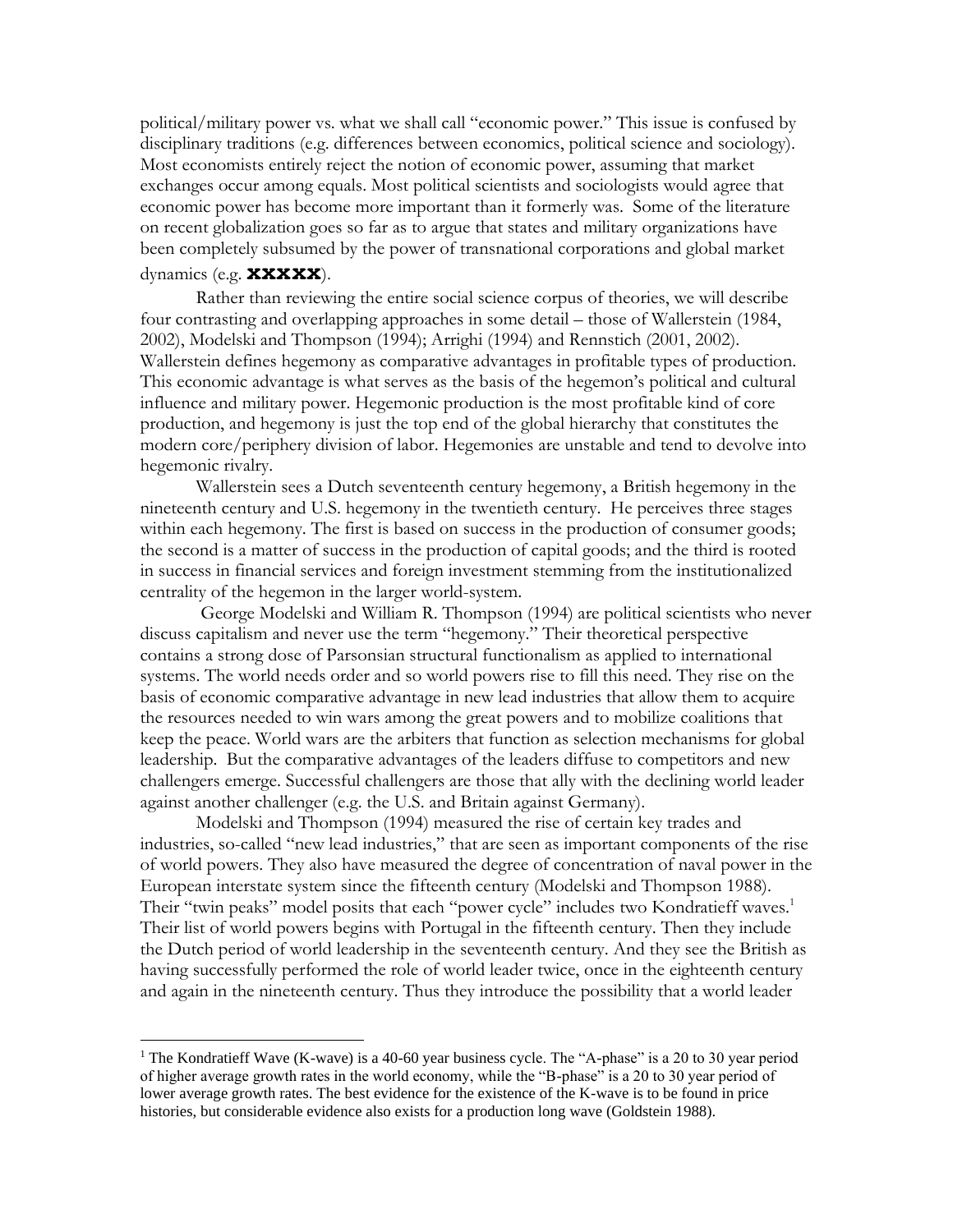can succeed itself. They designate the United States as the world leader of the twentieth century.

Giovanni Arrighi's (1994) *The Long Twentieth Century* employs a Marxist and Braudelian approach to the analysis of what he terms "systemic cycles of accumulation." Arrighi rejects any consideration of K-waves as being unrelated to theories of capitalist accumulation.<sup>2</sup> He sees hegemonies as successful collaborations between finance capitalists and wielders of state power. His tour of the hegemonies begins with Genoese financiers who ally with Spanish and Portuguese statesmen to perform the role of hegemon in the fifteenth century. In Arrighi's approach the role of hegemon itself evolves, becoming more deeply entwined with the organizational and economic institutional spheres that allow for successful capitalist accumulation. He sees a Dutch hegemony of the seventeenth century, then a period of contention between Britain and France, and a British hegemony in the nineteenth century, followed by U.S. hegemony in the twentieth century. A distinctive element of Arrighi's approach is his contention that profit making from trade and production becomes more difficult toward the end of a 'systemic cycle of accumulation" and so big capital becomes increasing focused on making profits through financial manipulations. Arrighi's approach is compatible with the idea that new lead industries are important in the rise of a hegemony, but he sees the economic activities of big capital during the declining years in terms of speculative financial activities. These latter often correspond with a period of "growth" in which incomes are rising during a latter-day *belle époque* of the systemic cycle of accumulation. But this period of accumulation is based on the financial power of the banks and the centering of world markets in the global cities of the hegemons rather than on their ability to produce real products that people will buy, and so these *belle époques* are unsustainable and are followed by decline.

Recent research by Joachim Rennstich (2001) retools Arrighi's (1994) formulation of the reorganizations of the institutional structures that connect finance capital with states to facilitate the emergence of larger and larger hegemons over the last six centuries. Modelski and Thompson (1996) argued that the British successfully managed to enjoy two "power cycles,"<sup>3</sup> one in the eighteenth and another in the nineteenth century. With this precedent in mind Rennstich considers the possibility that the U.S. might succeed itself in the twenty-first century. Rennstich's analysis of the organizational, cultural and political requisites of the contemporary new lead industries – information technology and biotechnology – imply that the United States has a large comparative advantage that will most probably lead to another round of U.S. pre-eminence in the world-system. He argues that a hegemon can succeed itself if the rising industrial sectors within the hegemon are able to separate themselves sufficiently from the old declining industrial sectors. Rennstich focuses on the regional and institutional differences between old and new sectors of the U.S. economy.

#### Previous Research

Earlier studies have often most often proceeded by designating particular countries or networks as hegemonic during certain periods and dividing these periods up into subperiods. Only a few studies have quantitatively compared the hypothesized hegemons

<sup>&</sup>lt;sup>2</sup> Many of the political scientists who analyze K-waves spurn any analysis of capitalism (e.g. Goldstein 1988; Modelski and Thompson 1994), but Marxist economists such as Ernest Mandel (1980) and David Gordon (1980) have provided important theorizations of the K-wave.

<sup>&</sup>lt;sup>3</sup> "Power cycle" is Modelski and Thompson's term for what Arrigui (1994) calls "systemic cycles of accumulation" and Chase-Dunn (1998) calls the "hegemonic sequence."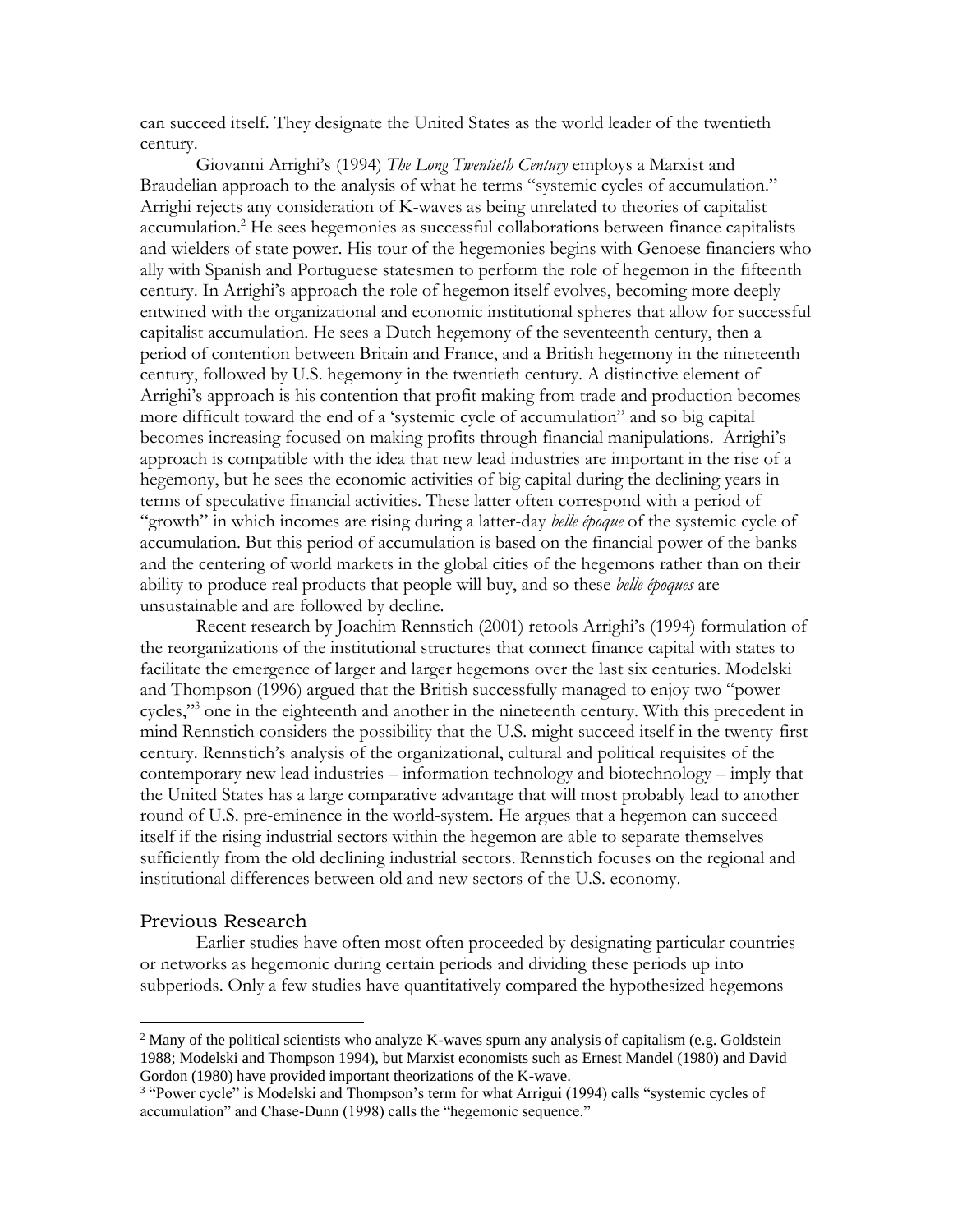with other core powers or subjected the subperiodizations to quantitative analysis. Modelski and Thompson (1988) examined the distribution of naval power among the "great powers" of the European interstate system since the fifteenth century. This is the most thorough and comprehensive quantitative study that actually measures hegemony by comparing contending countries over a long period of time. Modelski and Thompson's (1996) quantitative study of new lead industries does not break these down by country.

# **(summarize Kentor's book regarding hegemony findings here)**

#### Demographic Power

The relationship between population and intersocietal power is complicated and has changed greatly as new techniques of power have evolved. Polities with more people have often been able to exercise power over polities with fewer people because more people means more warriors in a confrontation. But this relationship has been complicated by other factors. Military technology and organization, solidarity within societies, transportation and communication technology, logistics and geography are factors that have influenced geopolitics somewhat independently of demography. And demography itself has several dimensions. A polity may have large numbers, but where are they located and how are they organized and how quickly can they communicate with one another? What are the advantages conferred by geographical location? What kinds of societies can more effectively innovate and implement new strategies and techniques of power?

The phenomenon of semiperipheral development (Chase-Dunn and Hall 1997: Chapter 5) points to a recurrent pattern in which smaller, less stratified, and less population dense semiperipheral societies outcompete older core societies that have higher population densities. These issues need to be sorted out by a systematic comparative study of the relationships between different dimensions of demography (total population, population density, settlement sizes and locations) and different dimensions of intersocietal power relations. Maddison's (1995, 2001) revised estimates of population sizes of regions and polities provide us with a fresh opportunity to examine the question of size and power.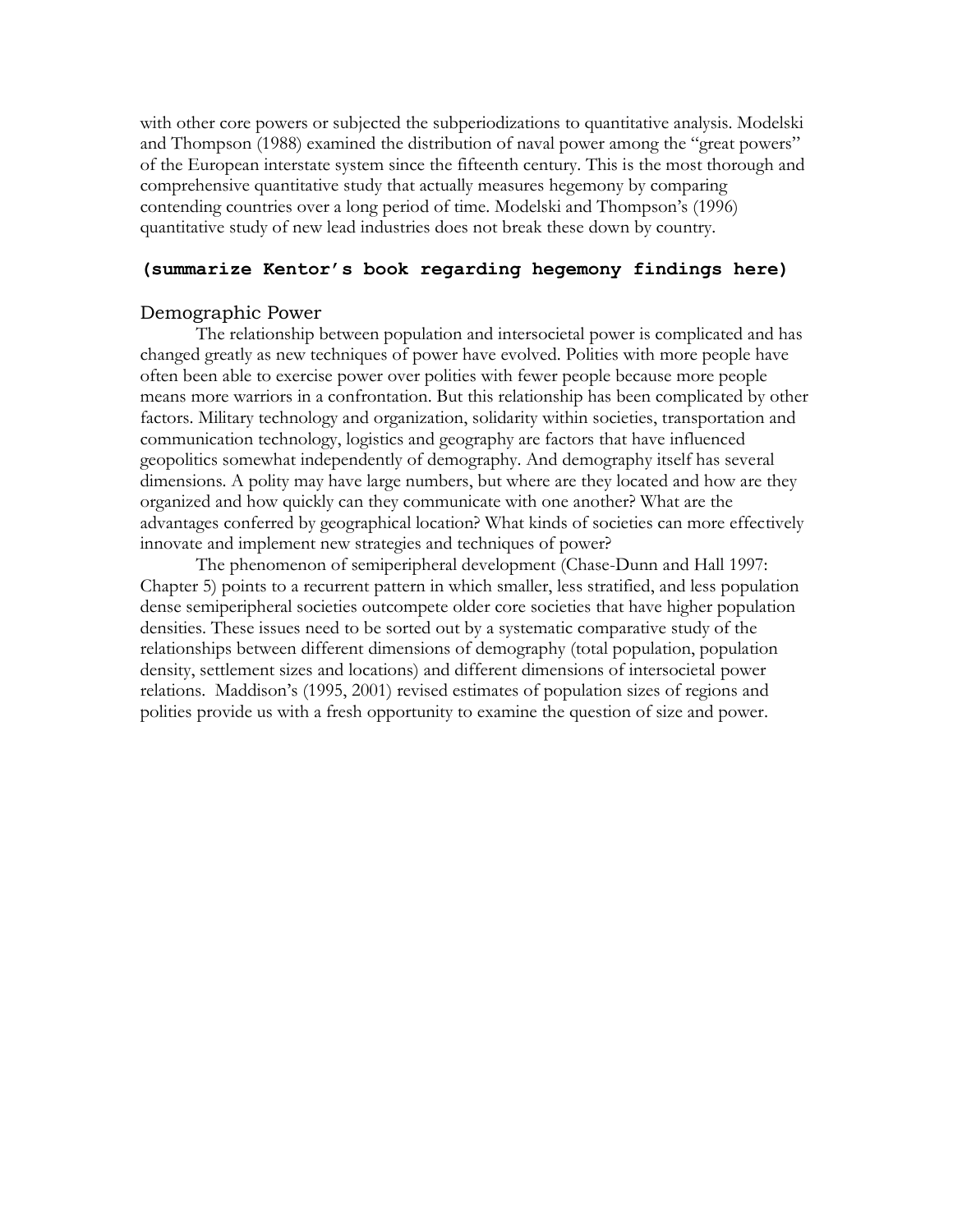

**Figure 3: Shares of World Population, Last Two Thousand Years**

Figure 3 shows shares of the total global population since the beginning of the Common Era two thousand years ago according to Maddison's (2001) estimates. The time scale on the horizontal axis of Figure 3 is misleading because the intervals are not equal. Keeping this in mind we can see that the countries that became hegemonic in recent centuries were never very significant and did not change much in terms of their shares of world population. The countries with the big shares, India and China, still have huge shares, though India declined quite a lot until 1950 and then begins to rise again. China peaked in 1820 and has mainly been declining since then. The United States rose above 5% of world population in 1913 and dropped below that level in about 1985.

Is the total population of a region related to its power *vis a vis* other regions with smaller populations? This is part of the question of demographic power. Other dimensions of demographic power include relative population densities, and the sizes of settlements and cities. Total population size is obviously partly a reflection of territorial size. The "China" and "India" in Maddison's data are **regions** rather than single unified polities through the time span shown in Figure 3. Another potential problem with Figure 3 is the "systemness" of the included regions. It is usually presumed that China and India were not strongly connected with Europe and the Americas during the whole period shown. In the case of the Americas this is obviously true. The European countries only became linked directly through political/military interactions with India and China in the last few centuries, though pan-Eurasian prestige goods trade was already well developed two thousand years ago. Relative power assumes regularized interaction. We contend that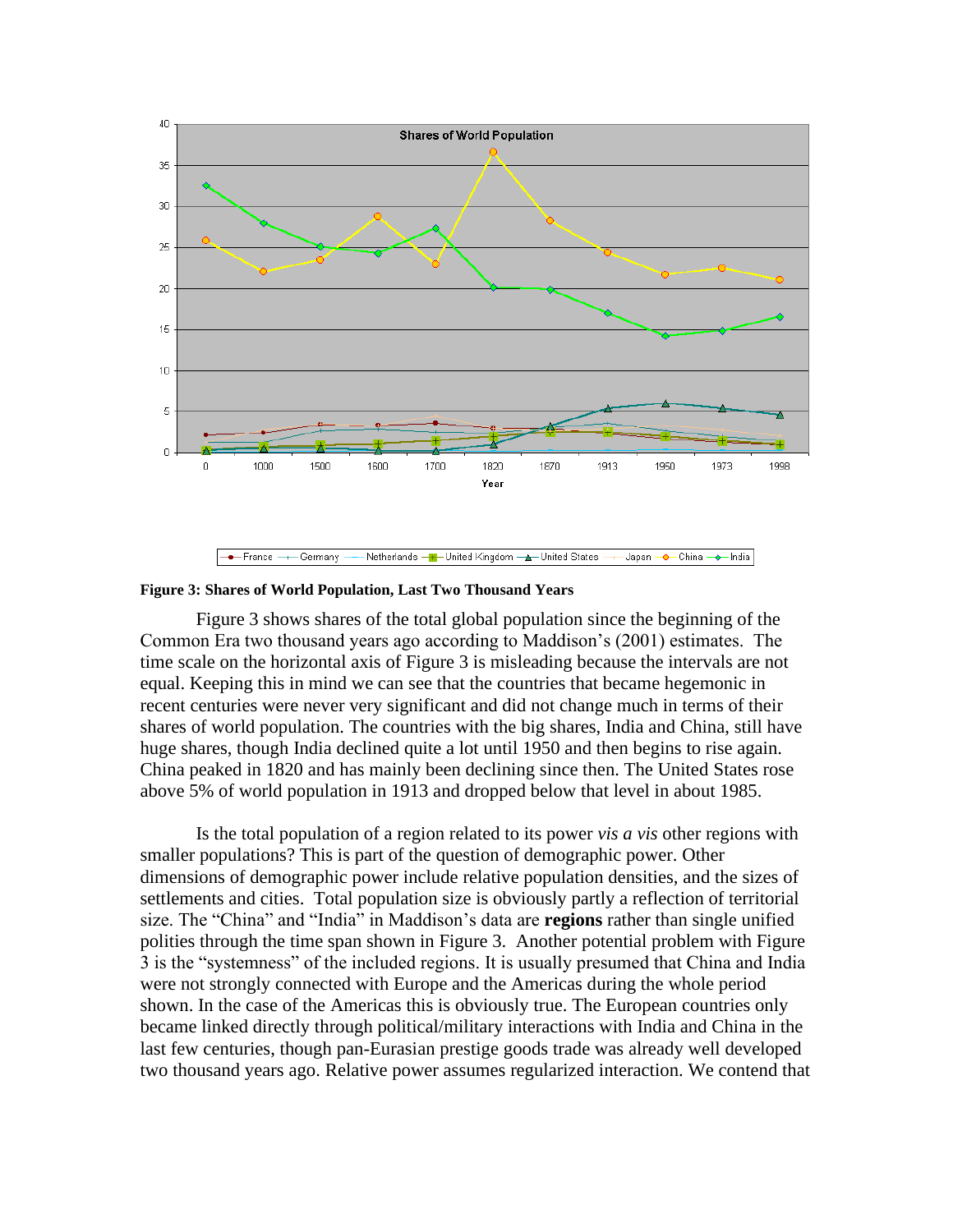regularized interaction networks should be the proper unit of analysis for studying worldsystems (see Chase-Dunn and Hall 1997).

Figure 3 tells an important story despite its temporal and spatial problems. East Asia and South Asia were the population centers of the Earth, but have become less so over the past two millennia. But total population size is not very useful indicator of demographic power. Population density, urbanization (the proportion of total population living in cities (urbanization), and the sizes of the largest cities are much better reflections of the kinds of power that greater population confers. A recent study of the sizes of the largest cities in world regions over the past four millennia has demonstrated that the largest European cities began increasing their shares of population of the world's 20 largest cities in the thirteenth century of the Common Era (Chase-Dunn and Manning 2002). Contra Andre Gunder Frank (1997), the rise of Europe was not a last minute development that occurred in the late eighteenth century. Formerly peripheral Europe had been developing its own internal core region and expanding its cities and the power of its states for hundreds of years by the time China was finally eclipsed in the nineteenth century.

## Shares of World GDP

Total GDP combines both economic development and economic size. It rises simply because there are more people. Thus a graph of shares of world GDP over the last two millennia looks quite similar to Figure 3 above until the beginning of the nineteenth century. This is to say that India and China contained most of the world's GDP because they contained most of the world's population. But after 1800 CE this began to change because of the rapid increase in GDP per capita in certain European countries and the United States. Figure 4 (below) shows the shares of world GDP held by the core countries of the European interstate system since 1820. Maddison (1985) provides estimates for 1820 and 1850, and then yearly estimates from 1870 on. We have interpolated his estimates of total world GDP in order to calculate the yearly shares after 1870, and we have added data from Maddison (2001) for the years after 1994.

### **Figure 4: Shares of World GDP, 1820-1998**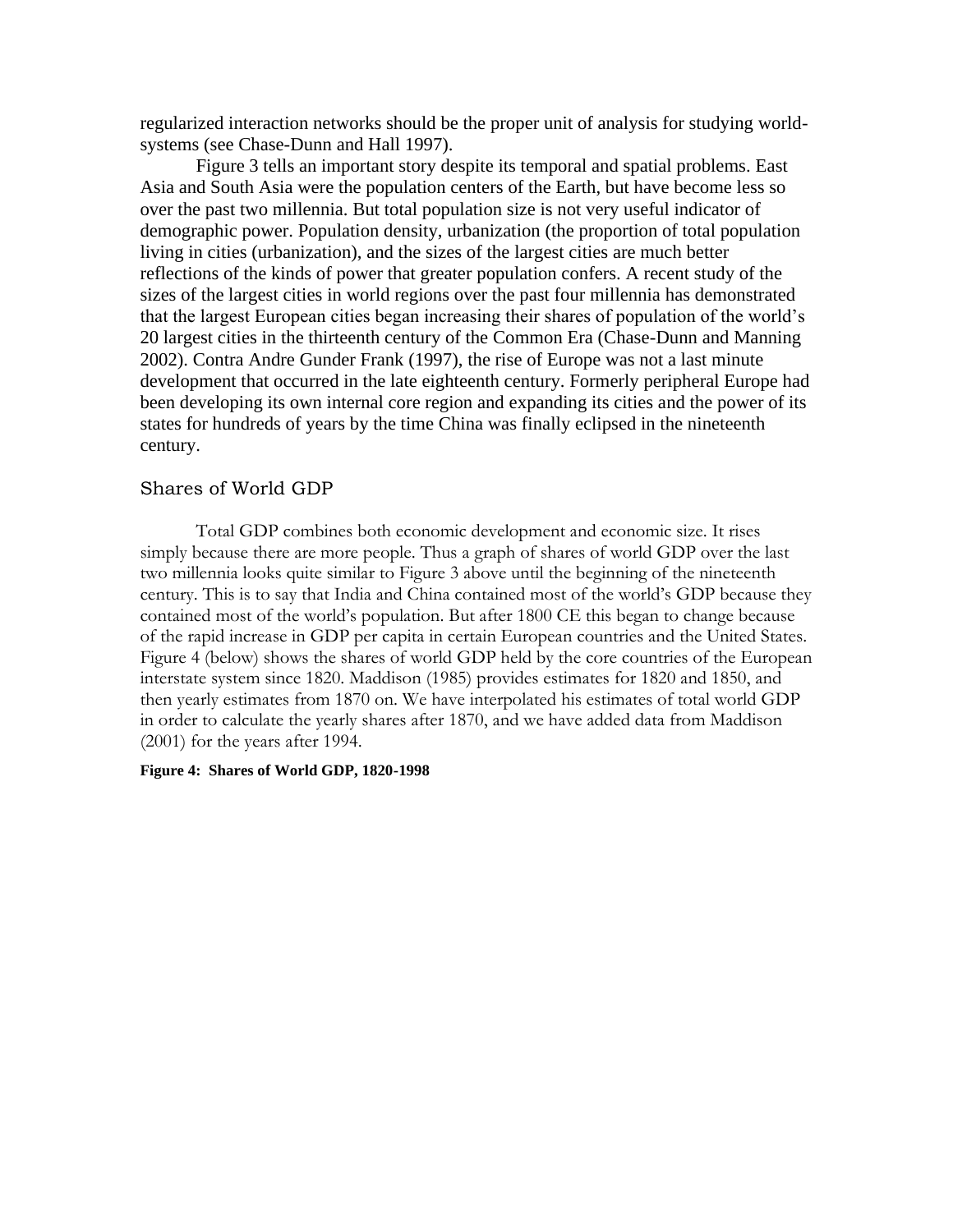#### Shares of World GDP, 1820-1998



The first question is whether or not shares of world GDP are really a good indicator of hegemony. Obviously GDP does not capture the military, political or cultural aspects of hegemony. And it is perhaps not the best indicator even for economic hegemony because, as we have pointed out above, a strong component of GDP is merely demographic. With these qualifications in mind let us discuss the features revealed in Figure 4.

The most striking feature of Figure 4 is the rapid ascent of the U.S. economy in its size relationship with the world economy as a whole from less than 2% in 1820 to a peak of 35% in 1944. The U.S. share slumped precipitously from 1929 to 1933, and then rapidly ascended again to its highest point in 1944. A rapid post-World War II decline was followed by a slight recovery that began in 1949 and then, beginning in 1951, a slow decline to a low point of 19% in 1992. After that there was a renewed ascent to almost 22% in 1998, the most recent year in which we have comparable estimates from Maddison (2001). The U.S. GDP share trajectory supports discussions of U.S. hegemonic rise and decline in the world economy, but the details contradict some versions of this trajectory. By the measure of share of world GDP the U.S. hegemonic decline began in 1944, not in 1970 as some worldsystems analysts have claimed. There were three steps of U.S. decline, the first beginning in 1944, the second in 1950 and the third in 1970.

What are the implications of Figure 4 for our understanding of the British hegemony? Figure 4 shows the British ascent from 5% in 1820 to a peak of almost 9% in 1870, some wobbling and then a slightly higher 9% in 1899, followed by a slow decline to 3.3% in 1998. Those observers who have emphasized the difference in scale between the huge U.S. primacy and much smaller British component of the world economy are correct. At its highest peak in 1899, during the Edwardian *belle époque*, the British economy only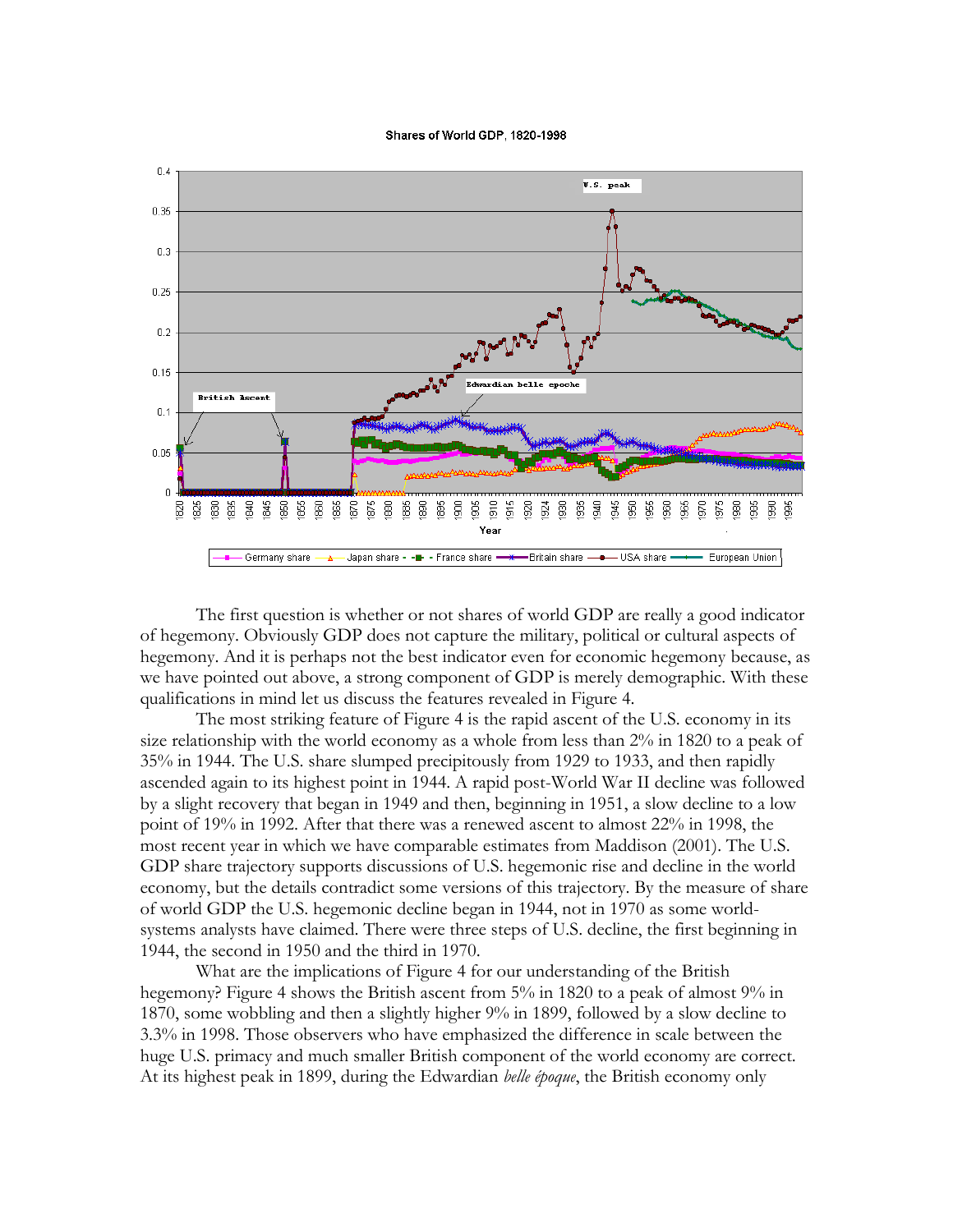constituted 9% of the world economy. Recall that the U.S. peak in 1944 was 35%. The U.S. passed Britain in 1870.

The French economy peaked in 1872 and then entered a slow decline. The German economy fluctuated between 3 and 5½%, with its most recent peak in 1962. The Japanese economy rose from 1820 to a peak of 4.4% in 1940, then fell after World War II and rose again to a peak of 8.6% in 1992, from whence it fell back to 7.5% in 1998.

Of interest for the question of hegemony is the size of the European Union, an emergent core polity that will change the terrain of global geopolitics (Boswell 2002). We have used Maddison's aggregation of twelve Western European countries as an approximation for the relative economic size of the European Union in Figure 4. These countries contained 25% of the world's GDP in 1962, but have declined since then to slightly less than 18% in 1998. The recent trajectories, since 1992, of Japan and the European Union have been down, while the U.S. has experience a rise from 19.6% in 1991 to 21.9% in 1998. These differences may have implications for future trajectories and for the question of possible hegemonic rivalry among core states. We will return to this issue after considering a different measure of economic hegemony, the ratio of national GDP per capita to the average world GDP per capita.

### Ratio of National Level of Economic Development to the World Average

As we have mentioned above, shares of world GDP indicates a combination of size and economic power. Large and populous countries such as China and India are high on this measure, and this is why we consider them to be in the semiperiphery. But power status in in the modern world-system is more than just a matter of size. It is fundamentally a matter of economic development, meaning the ability to produce capital-intensive products and to specialize in types of production that employ highly skilled labor. A better indicator of this is GDP per capita, though GDP per capita is not ideal. Some countries have high per capita GDP because they hold great natural resource wealth. Thus Saudi Arabia and Libya have relatively high per capital GDPs because of their huge oil exports. In order to indicate this important difference the United Nations often presents data for the oil-exporting countries separately. For the countries we are examining in Figure 5 below, the upper tier of the core, this is not an issue. Figure 5 shows the scores of countries based on the ratio between their national GDP per capita and the average world GDP per capita as presented in Maddison (1995, 2001). Figure 5 begins in 1500 CE, but again beware that the horizontal axis does not have equal temporal intervals. As with Figure 3, the earlier time intervals are allotted less space on the horizontal axis than are the later intervals. Keep this in mind as you interpret Figure 5.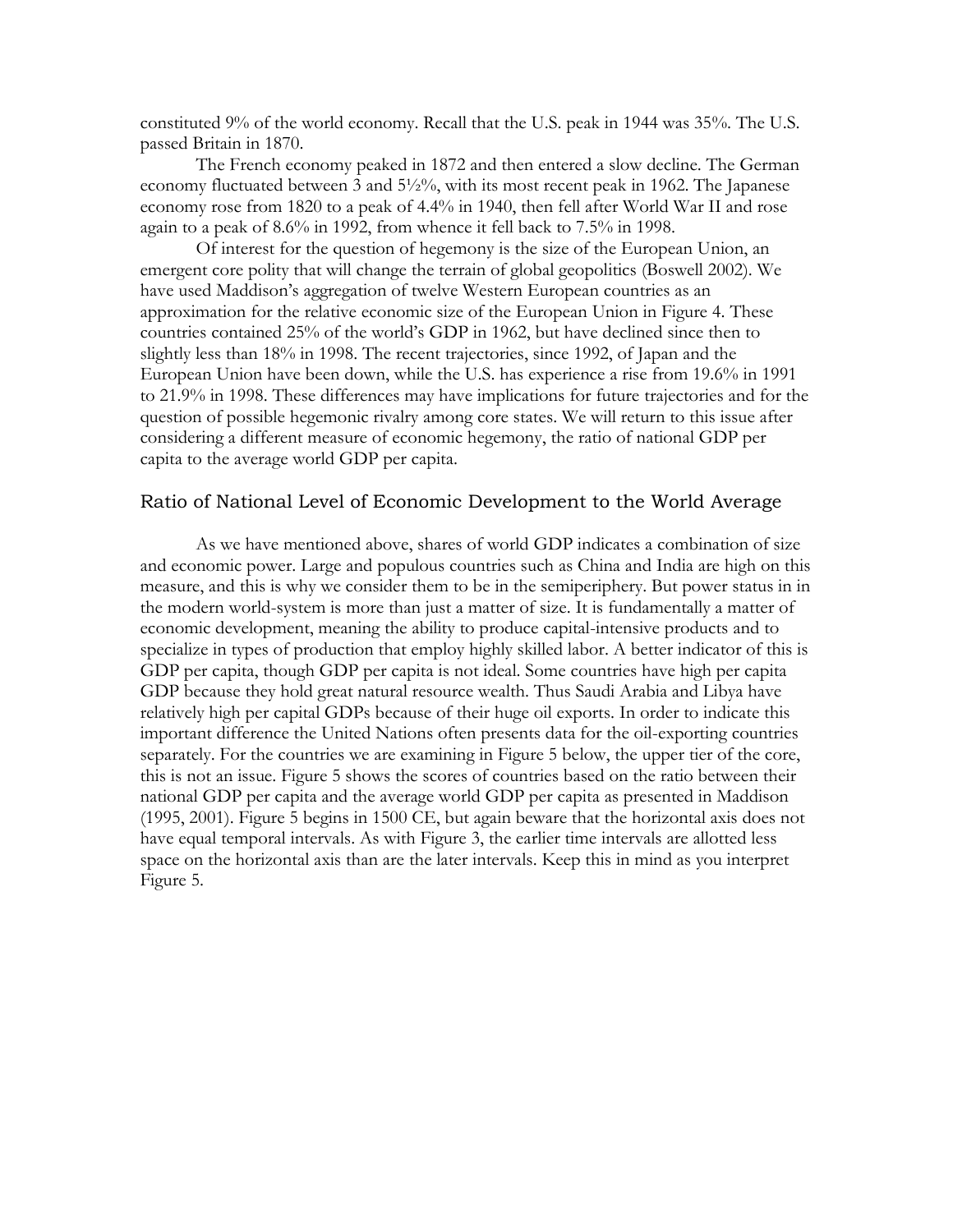#### Country GDP per capita as a ratio to World GDP per capita



**Figure 5: Country GDP per Capita as a ratio to Average World GDP per capita, 1500-1998**

The first thing we can notice about Figure 5 is that all the core countries show a general upward trend in the ratio of their national GDP per capita to the world average GDP per capita. This is an indication that the trend toward greater inequality between the core and the periphery that has been noted in recent decades is in fact of long standing. But this is not our main concern in this paper. Rather we are investigating changes in relative differences among countries within the core and upwardly mobile semiperipheral challengers.

The seventeenth century economic hegemony of the Netherlands is indicated by its peak ratio of 3.4 in 1700. Interestingly, the Netherlands has returned to this same high point in 1998. The difference is that in 1700 the Netherlands was far ahead of its closest competitor, the United Kingdom, while in 1998 it was bunched together with all the other countries, save the United States, which was much higher.

The British hegemony of the nineteenth century is much more evident in Figure 5 than it was in Figure 4, and its high point appears to have been in 1870, though yearly estimates have not been computed for the GDP per capita ratios, and so 1870 may not in fact be the highest peak of the British ratio. Maddison's books do not contain estimates of British GDP per capita between 1700 and 1820 and so we are not able to see if the Modelski and Thompson contention of a British power cycle in the eighteenth century would be borne out by comparative economic data.

Figure 5 shows the long ascent of the United States to a peak in 1950 (ratio  $= 4.52$ ), then a decline to 4.06 in 1973, and rise back to 4.78 in 1998. The U.S. ratio in 1998 is significantly larger than that of the second country as gauged by the GDP per capita ratio, Japan (ratio = 3.57). The story of Germany and France is a similar long rise, except for Germany's dip in 1950. Japan shows no rise in the GDP per capita ratio until after 1950,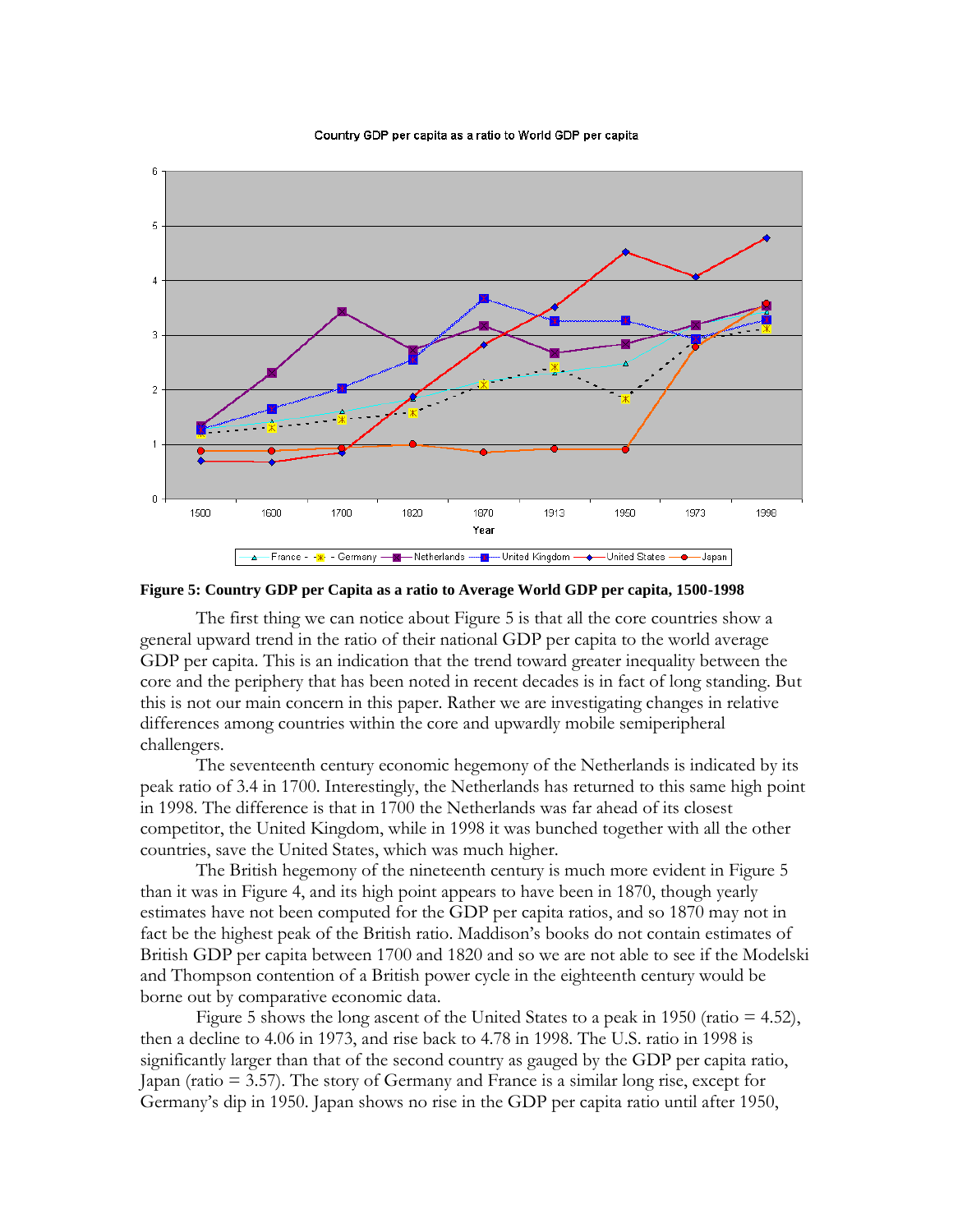contradicting all the literature about Japanese development after the Meiji restoration. Japan's ascent after 1950 is quite rapid and in 1998 it is higher than any of the other core countries, save the United States.

### Conclusions

Maddison's (1995, 2001) new estimates are not the best possible measures of relative economic power of core countries, as discussed above. But they do make it possible to make some long run and large-scale quantitative comparisons, and the results of have implications for future research on the problem of hegemony. It should be noted that the hegemonic rises of the Dutch, British and United States constitute a continuation of the phenomenon of semiperipheral development in which a formerly semiperipheral society transforms institutional structures and ascends to the top of a world-system.

The shares of world population based on the total population sizes of regions presented in Figure 3 demonstrate the shift of global demographic weight away from East and South Asia, but do not tell us much about the question of hegemony.

The shares of world GDP (Figure 4) tell us more. The United States became the 800 pound gorilla of the world economy in a rapid ascent after 1850. Figure 4 supports those who emphasize the important difference in scale between the *Pax Britannica* and the *Pax Americana* (Mann 1993, O'Brien 2002). And this difference may have significant implications for the possibilities of future hegemonic developments. Market size is clearly a valuable advantage that might facilitate the possibility of another round of U.S. hegemony. Figure 4 also shows that the rise of the European Union adds another gorilla of similar size to the global geopolitical landscape, but that the recent trajectory of the E.U. is down, while that of the United States has turned up.

Figure 5, based on the ratios of country GDP per capita to the world average GDP per capita, shows the seventeenth century Dutch hegemony, the nineteenth century British hegemony and the twentieth century U.S. hegemony in relative levels of economic development. It also shows a rapid Japanese ascent after 1950, and a new rise of the U.S. after a decline from 1950 to 1973.

The big question raised by our analysis of Maddison's data is the future trajectory of the United States. The Maddison data indicate that the U.S. decline after World War II was reversed in the early 1990s. The question is whether or not this is a real turn-around that is the beginning of a new phase of U.S. hegemony, or is only a temporary phenomenon similar to the Edwardian *belle époque* in the last decade of the nineteenth century.

Ultimately, only the future will tell. But in the meantime a close examination of other indicators of the U.S. position in the world economy can shed more light on this question. Trends in the U.S. balance of trade and balance of payments are germane. It is well known that the United States economy has increasingly imported more goods than it has exported. And there has been a huge increase in the amount of foreign direct and portfolio investment in the U.S. economy since the early 1990's. Proponents of the *belle epoque* thesis can argue that the rise in general indicators of U.S. position such as those found in the Maddison data result from the stock bubbles and over investment in housing and commercial real estate created by the influx of foreign capital investment. Much of the recent foreign investment has come from East Asian investors seeking greater returns than the ailing East Asian economies have been able to generate in the last decade.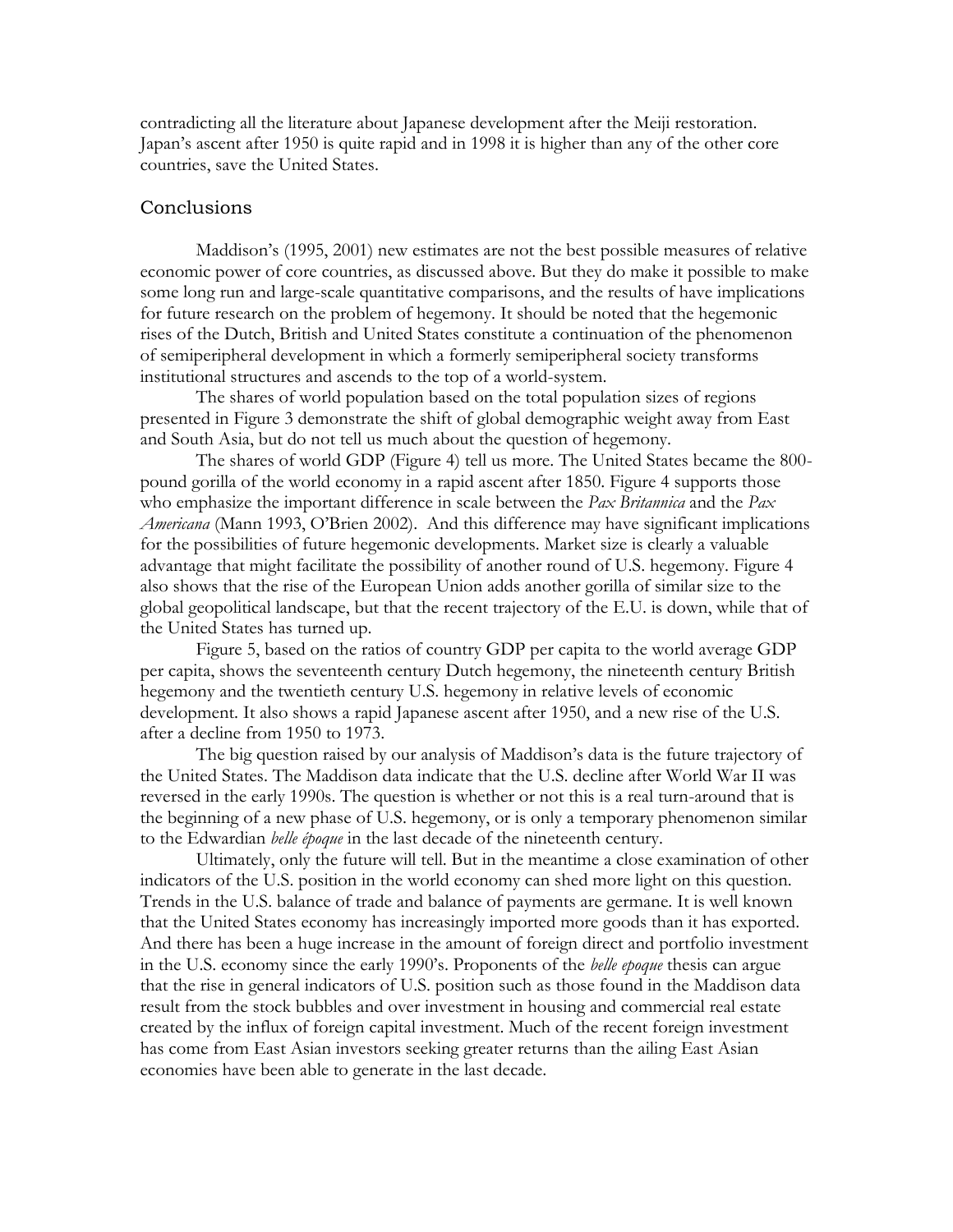But other analysts stress the advantages that the U.S. has been able to develop in new lead industries such as information technology and biotechnology. Rennstich (2001, 2002) argues that the huge size of the U.S. economy has made it possible for these new lead technologies to become relatively autonomous from the older declining industries within the United States, and that these will be the basis for a new round of U.S. economic leadership and another power cycle in which the U.S. will maintain its central location in the global economy. More detailed research on the comparative advantages and vicissitudes of the new lead industries, especially biotechnology, would be helpful for assessing the probabilities of a new round of U.S. hegemony (e.g. Chase-Dunn and Reifer 2002).

What are the implications of this study for our understanding of the potentialities of the contemporary globalization backlash? A potential renewed period of U.S. economic primacy can be understood as good news regarding its implications for future violent conflict among core states resulting from hegemonic rivalry. Such a potential future conflict among core states is only possible if U.S. hegemony continues to decline. The current situation of a single superpower is eminently stable as regards to the problem of conflict within the core. An important part of the last globalization backlash was due to hegemonic rivalry that was only resolved by the long World War between 1913 and 1945.

But the last globalization backlash had another major component – the rise of antisystemic movements that challenged the domination of core capital. These rebellions against increasing inequalities resulted in the Mexican revolution, the Bolshevik revolution and anticolonial movements that eventually succeeded in decolonizing almost all of Asia and Africa. The phenomenon of increasing intranational and international (North-South) inequalities is also an important dimension of the contemporary emerging globalization backlash, and we can expect important antisystemic movements to emerge that will challenge the power of transnational corporations and global elites. Semiperipheral countries with strong labor movements will probably develop democratically elected regimes that pursue self-reliant models of development once it becomes clearer that all boats will not rise on the tide of capitalist globalization.

It might be supposed that a renewed U.S. economic hegemony would automatically resist and suppress such developments. But it is also possible that political struggle resulting from increasing inequalities within the United States will challenge the use of U.S. power to suppress democratic movements and regimes in the semiperiphery. The people of the United States will likely be challenged to live up to the discourse about equality and democracy that has been promulgated by their leaders for so long, albeit on a global rather than a national scale.

#### **References**

Abu-Lughod, Janet 1989 *Before European Hegemony*. New York: Oxford University Press Agnew, John A. 1987 *The United States in the World Economy: A Regional Geography*. Cambridge: Cambridge University Press.

2001 "The new global economy: time-space compression, geopolitics and global uneven development." *Journal of World-Systems Research* 7,2: 133-154.

Anderson, David G. 1994 *The Savannah River Chiefdoms: Political Change in the Late Prehistoric Southeast*. Tuscaloosa, AL: University of Alabama Press.

Arrighi, Giovanni 1994 *The Long Twentieth Century*. New York: Verso

Arrighi, Giovanni and Beverly Silver 1999 *Chaos and Governance*. Minneapolis:

University of Minnesota Press.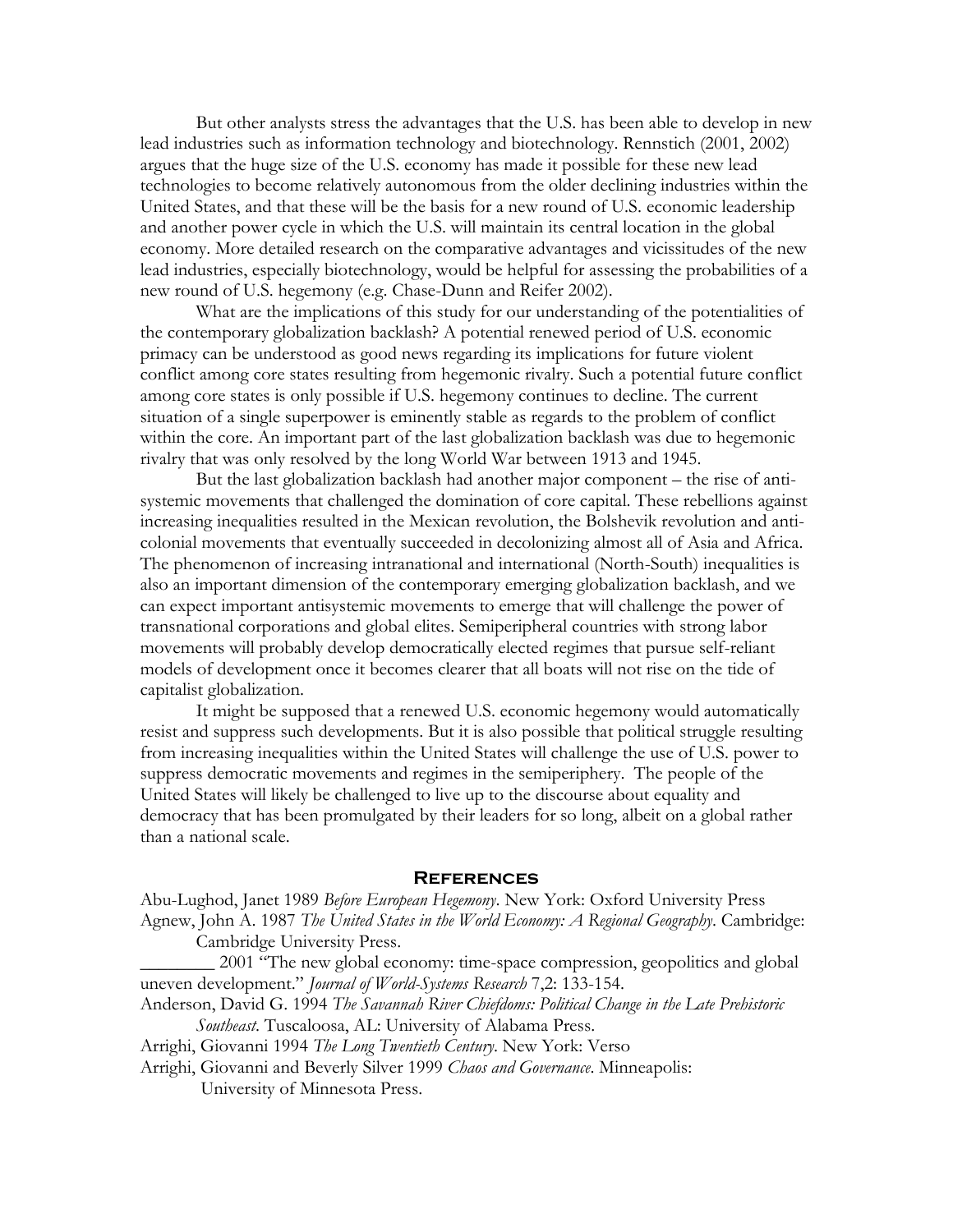\_\_\_\_\_\_\_ 2002 "The Autumn of World Hegemonies: Three *Belles Époques* Compared." Paper presented at the annual spring Political Economy of World-Systems conference, University of California, Riverside, May 3-4.

- Bairoch, Paul and Richard Kozul-Wright 1998"Globalization myths: some historical reflections on integration, industrialization and growth in the world economy," pp.37-68 in Richard Kozul-Wright and Robert Rowthorn (eds.) *Transnational Corporations and the Global Economy*. London: MacMillan
- Bergesen, Albert 1996 "The Art of Hegemony." Pp. 259-278 in Sing Chew and Robert Denmark (eds.), *The Development of Underdevelopment: Essays in Honor of André Gunder Frank*. Thousand Oaks, CA: Sage, 1996.

Bergesen, Albert J. and John Sonnett, "The Global 500: Mapping the World Economy at Century's End." *American Behavioral Scientist* Vol. 44, No. 10 (June 2001): 1602-1615.

- Bornschier, Volker and Christopher Chase-Dunn 1998 *The Future of Global Conflict*. London: Sage.
- Boswell, Terry 2002 "Hegemonic decline and World Revolution: When the world is up for grabs" Paper presented at the annual spring Political Economy of World-Systems conference, University of California, Riverside, May 3-4.

Boswell, Terry and Albert Bergesen (eds*.)* 1987 *America's Changing Role in the World-System*. New York: Praeger.

- Boswell, Terry and Mike Sweat. 1991. "Hegemony, Long Waves and Major Wars: A Time Series Analysis of Systemic Dynamics, 1496-1967." *International Studies Quarterly*. 35, 2: 123-150.
- Boswell, Terry and Christopher Chase-Dunn 2000 *The Spiral of Capitalism and Socialism: Toward Global Democracy*. Boulder, CO.: Lynne Rienner.
- Calleo, David, *Beyond American Hegemony: The Future of the Western Alliance*, New York: Basic Books, A Twentieth Century Fund Book, 1987.
- Chase-Dunn, Christopher 1998 *Global Formation: Structures of the World-Economy*. Lanham, MD.: Rowman and Littlefield.

\_\_\_\_\_\_\_\_\_\_ 2001 "Globalization: a world-systems perspective," *Protosociology* 15:26-50.

- \_\_\_\_\_\_\_\_\_\_ and Thomas D. Hall 1997 *Rise and Demise: Comparing World-Systems*. Boulder, CO: Westview
- \_\_\_\_\_\_\_\_\_\_ and Susan Manning, 2002 "City systems and world-systems: four millennia of city growth and decline," *Cross-Cultural Research* 36,4 (November)

<http://www.irows.ucr.edu/cd/papers/isq01/isq01.htm>

\_\_\_\_\_\_\_\_\_\_\_ and Bruce Podobnik 1995 "The Next World War: World-System Cycles and Trends" *Journal of World-Systems Research* 1, 6

http://csf.colorado.edu/jwsr/archive/vol1/v1\_n6.htm

\_\_\_\_\_\_\_\_\_\_\_, Yukio Kawano and Benjamin Brewer 2000 "Trade globalization since 1795: waves of integration in the world-system." *American Sociological Review*, February.

Chase-Dunn, Christopher and Thomas E. Reifer 2002 "U.S. hegemony and biotechnology," Presented at the ISA Research Committee on Environment and Society RC24, XV

ISA World Congress of Sociology, Brisbane, Australia, July 7-13.

Collins, Randall 1999 *Macrohistory.* Stanford: Stanford University Press.

Dehio, Ludwig, *The Precarious Balance: Four Centuries of the European Power Struggle*, New York: Alfred A. Knopf, 1962.

Frank, Andre Gunder 1998 *Reorient: Global Economy in the Asian Age*. Berkeley: University of California Press.

Friedman, Edward (ed.) *Ascent and Decline in the World-System*. Beverly Hills: Sage.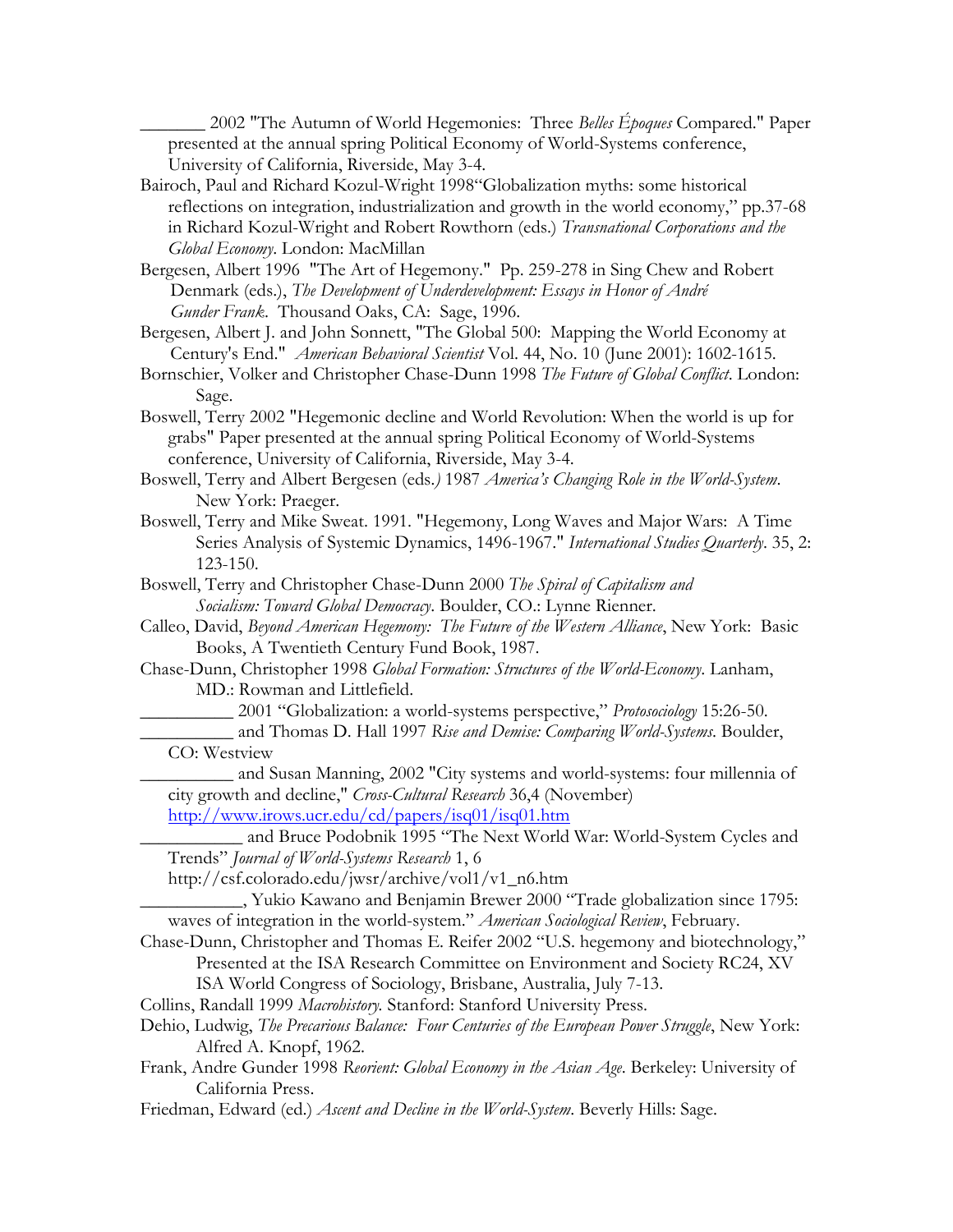Friedman, Jonathan 1994 *Cultural Identity and Global Process*. London: Sage.

Goldfrank, Walter L. 1977 "Who rules the world: class formation at the international level" *Quarterly Journal of Ideology* 1,2:32-7.

\_\_\_\_\_\_\_\_\_\_\_\_1983 "The limits of an analogy: hegemonic decline in Great Britain and the United States." Pp. 143-54 in Albert Bergesen (ed.) *Crises and the World-System*. Beverly Hills: Sage.

Goldstein, Joshua 1988 *Long Cycles: Prosperity and War in the Modern Age*. New Haven: Yale University Press.

- Gordon, David M. 1980 "Stages of accumulation and long economic cycles." Pp. 9-45 in Terence K. Hopkins and Immanuel Wallerstein (eds.) *Processes of the World-System*. Beverly Hills: Sage.
- Hamashita, Takeshi 1988 "The Tribute Trade System and Modern Asia," *The Memoirs of the Toyo Bunko*, 46: 7-25.
- Hardt, Michael, and Antonio Negri. 2000. *Empire*. Cambridge, Mass.: Harvard University Press.

Hart, Jeffrey A. 1992 *Rival Capitalists: International Competitiveness in the United States, Japan and Western Europe*. Ithaca: Cornell University Press.

Held, David, Anthony McGrew, David Goldblatt and Jonathan Perraton 1999 *Global Transformations: Politics, Economic and Culture*. Palo Alto, CA.: Stanford University Press.

Hobsbawm, Eric 1968 *Industry and Empire*. Baltimore: Penguin.

- Hopkins, Terence K. and Immanuel Wallerstein 1979 "Cyclical rhythms and secular trends of the capitalism world-economy." *Review* 2,4:483-500.
- Huntington, Samuel 1996 *The Clash of Civilizations and the Remaking of World Order*, New York: Simon & Schuster.

Junne, Gerd 1999 "Global cooperation or rival trade blocs?" in Volker Bornschier and Christopher Chase-Dunn (eds.) *The Future of Global Conflict*. London: Sage.

Kennedy, Paul, 1980 *The Rise of the Anglo-German Antagonism, 1860-1914*, London: Ashfield Press.

\_\_\_\_\_\_\_\_\_\_ 1987 *The Rise and Fall of the Great Powers*, New York: Vintage Books.

Kentor, Jeffrey. 2000. *Capital and Coercion: The Economic and Military Processes That Have Shaped the World Economy 1800-1990.* New York: Garland Publishing.

2002 "Conduits of Power: Transnational Corporate Networks and Hegemony" Paper presented at the annual spring Political Economy of World-Systems conference, University of California, Riverside, May 3-4.

Kowalewski, David. 1997. *Global Establishment: The Political Economy of North/Asian Networks*. New York. Macmillan Press.

Maddison, Angus 1995 *Monitoring the World Economy, 1820-1992*. Paris: Organization for Economic Cooperation and Development.

\_\_\_\_\_\_\_\_\_ 2001 *The World Economy: A Millennial Perspective*. Paris: Organization of Economic Cooperation and Development

- Mandel, Ernest 1980 *Long Waves of Capitalist Development: the Marxist interpretation*. London: Cambridge University Press.
- Mann, Michael 1993 *The Sources of Social Power*, Vol. 2. Cambridge: Cambridge University Press.
- McCormick, Thomas J. 1989 *America's Half Century: United States Foreign Policy in the Cold War.* Baltimore: Johns Hopkins University Press.
- McNeill, William H., *The Pursuit of Power: Technology, Armed Force, and Society Since A.D. 1000,* Chicago: University of Chicago Press, 1982.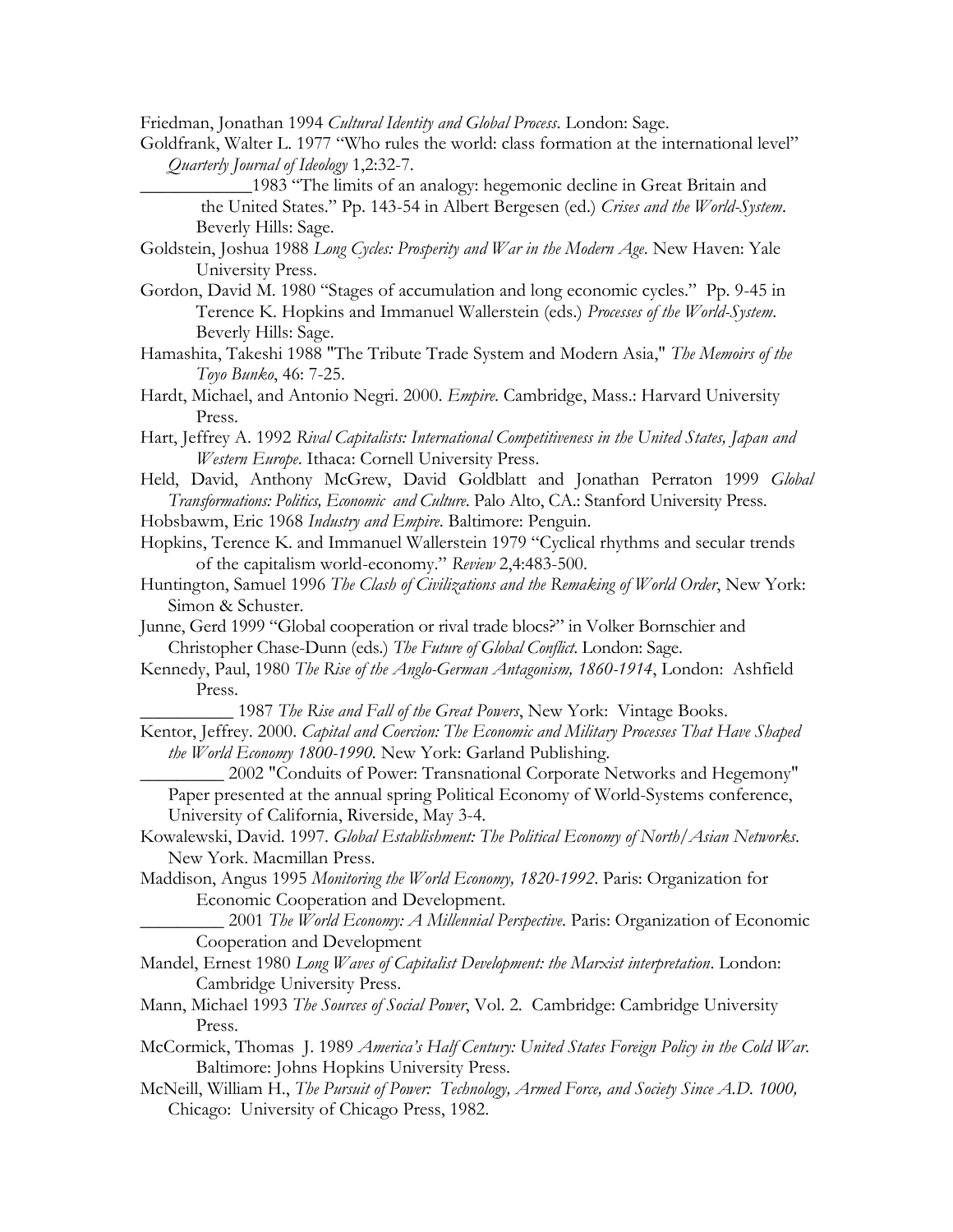- Misra, Joya and Terry Boswell 1997 "Dutch hegemony: global leadership during the age of mercantilism" *Acta Politica: International Journal of Political Science* 32:174-209.
- Modelski, George and William R. Thompson 1996 *Leading Sectors and World Powers: the Coevolution of Global Economics and Politics.* Columbia: University of South Carolina Press.
- Murphy, Craig 1994 *International Organization and Industrial Change: Global Governance since 1850*. New York: Oxford.
- O'Brien, Patrick K. 2002 "The Pax Britannica, American hegemony and the international economic order, 1846-1914 and 1941-2001." Paper presented at the annual spring Political Economy of World-Systems conference, University of California, Riverside, May 3-4.
- O'Rourke, Kevin H and Jeffrey G. Williamson 1999 *Globalization and History: The Evolution of a 19th Century Atlantic Economy*. Cambridge, MA.: MIT Press.
- Pfister, Ulrich & Christian Suter 1987 "International Financial Relations as Part of the World-System" *International Studies Quarterly*, 31:239-272.
- Polanyi, Karl 2001 [1944] *The Great Transformation*. Boston: Beacon Press.
- Pomeranz, Kenneth 2000 *The Great Divergence*. Princeton: Princeton University Press
- Rasler, Karen and William R. Thompson 1994 *The Great Powers and Global Struggle, 1490- 1990*. Lexington: University of Kentucky Press.
- Rennstich, Joachim K. 2001 "The Future of Great Power Rivalries." In Wilma Dunaway (ed.) *New Theoretical Directions for the 21st Century World-System* New York: Greenwood Press.

\_\_\_\_\_\_\_ 2002 "The phoenix cycle: global leadership transition in a long-wave perspective." Paper presented at the annual spring Political Economy of World-Systems conference, University of California, Riverside, May 3-4.

- Reifer, Thomas E. 2002 "Globalization & the National Security State Corporate Complex (NSSCC) in the Long Twentieth Century," Greenwood Press, *The Modern/Colonial Capitalist World-System in the 20th Century*, Ramon Grosfoguel and Margarita Rodriguez, eds., Westport, CT: Greenwood Press.
- Robinson, William I. 1996 *Promoting Polyarchy: Globalization, U.S. Intervention and Hegemony,*  Cambridge University Press.
- Sassen, Saskia 2001 *The Global City: New York, London, Tokyo,* Princeton: Princeton University Press Second revised edition.
- Silver, Beverly and E. Slater 1999. "The Social Origins of World Hegemonies". In G. Arrighi, et al. *Chaos and Governance in the Modern World System*. Minneapolis: University of Minnesota Press, 151-216.
- Sklair, Leslie. 2001. *The Transnational Capitalist Class*. Malden, MA: Blackwell Publishers.
- Su, Tieting. 1995. "Changes in World Trade Networks: 1938, 1960, 1990" *Review* XVIII, 3:431- 459 (Summer)
- Suter, Christian 1992 *Debt Cycles in the World Economy: Foreign Loans, Financial Crises and Debt Settlements, 1820-1987*. Boulder, CO: Westview.
- Taylor, Peter J. 1996 *The Way the Modern World Works: World Hegemony to World Impasse*. New York: Wiley
- Thompson, William R. 1992 "Dehio, long cycles, and the geohistorical context of structural transition," *World Politics*, Vol. 45,1:127-152.

\_\_\_\_\_\_\_\_\_\_. 2000a *The Emergence of the Global Political Economy*. London, Routledge

\_\_\_\_\_\_\_\_\_\_ 2000b "K-waves, leadership cycles and global war:…" Pp. 83-104 in Thomas

D. Hall (ed.) *A World-Systems Reader*. Lanham, MD.: Rowman and Littlefield.